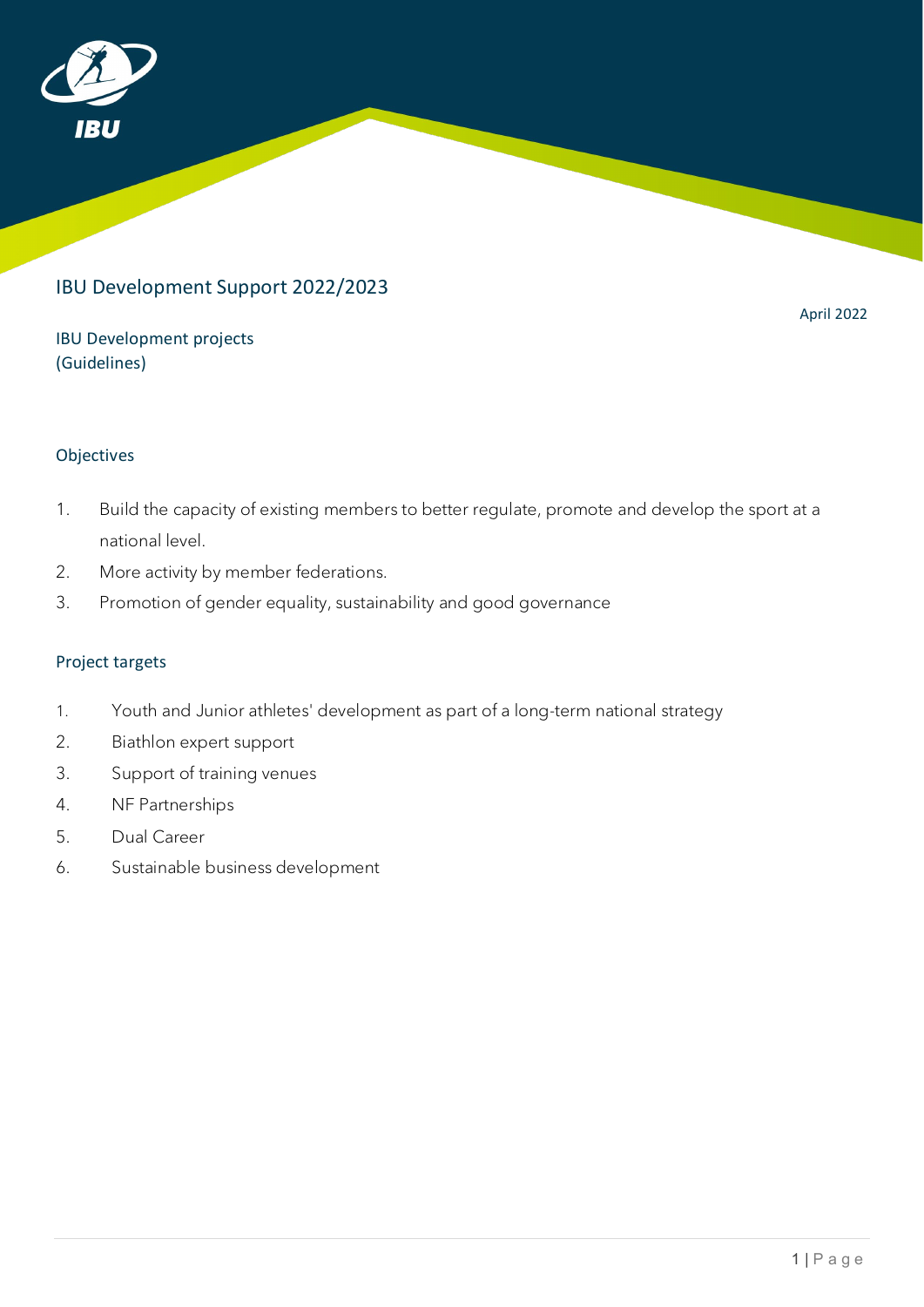

# General principles: IBU Development projects support

The total budget for all projects is 900,000 EUR

- 1. Every NF can receive a maximum of 20,000 EUR for NF's development projects related to project groups: Youths and juniors athletes development, and Biathlon experts support or support of training venue and another 20,000 EUR for projects related to Sustainability, Gender Equality or Athletes' involvement after sports career. Additionally, 20,000 EUR can be spent per each NFs Partnership project. The application for a partnership project is independent of the individual project support per NF. The IBU will set the budget allocated to the national federation project(s) after analysing the budgetary proposal of the NF.
- 2. One NF can apply for more than one NF's development project, but the maximum IBU contribution may not exceed 20 000 EUR.
- 3. The additional 20,000 EUR that can be spent on Sustainability, Gender Equality or Athletes' involvement after sports career projects must not exceed 10,000 EUR per project.
- 4. NFs from the "A category" have to lead at least one NFs Partnership project with national federations from the "C or D category" to apply for all development project support.
- 5. According to the most recent IBU Development Structure, NFs from the "A and B category" have to cooperate with NFs from the "C and D category" within the partnership project. One NF from the "A and B category" may lead a maximum of 3 partnership projects. In one partnership project, more than two NFs can be engaged. The NFs Partnership project **doesn't require 50%** of the applicant's contribution.
- 6. The IBU financial support for NF's development projects and Sustainability, Gender equality and Athletes' involvement after sports careers shall not exceed 50% of the total project costs to ensure its own financial activities from the NFs. Donated services (ex. professional services free of charge, valuein-kind) or voluntary work may not exceed 50% of the NF contribution. If the applicant reduces the budget during the execution of the project, the IBU contribution may be reduced accordingly due to the 50% rule.
- 7. The total development support cannot be bigger than 20% of the NF's turnover from the previous year (2021). Please note that if your turnovers are less than 50 000EUR, your NF may apply for a maximum of 10 000 EUR development support.
- 8. The following projects are not to be considered for any development support:
	- stadium constructions
	- stadium maintenance
	- renovation of targets
	- material requests
	- car purchase
	- Team equipment and any materials already provided through the supplier pool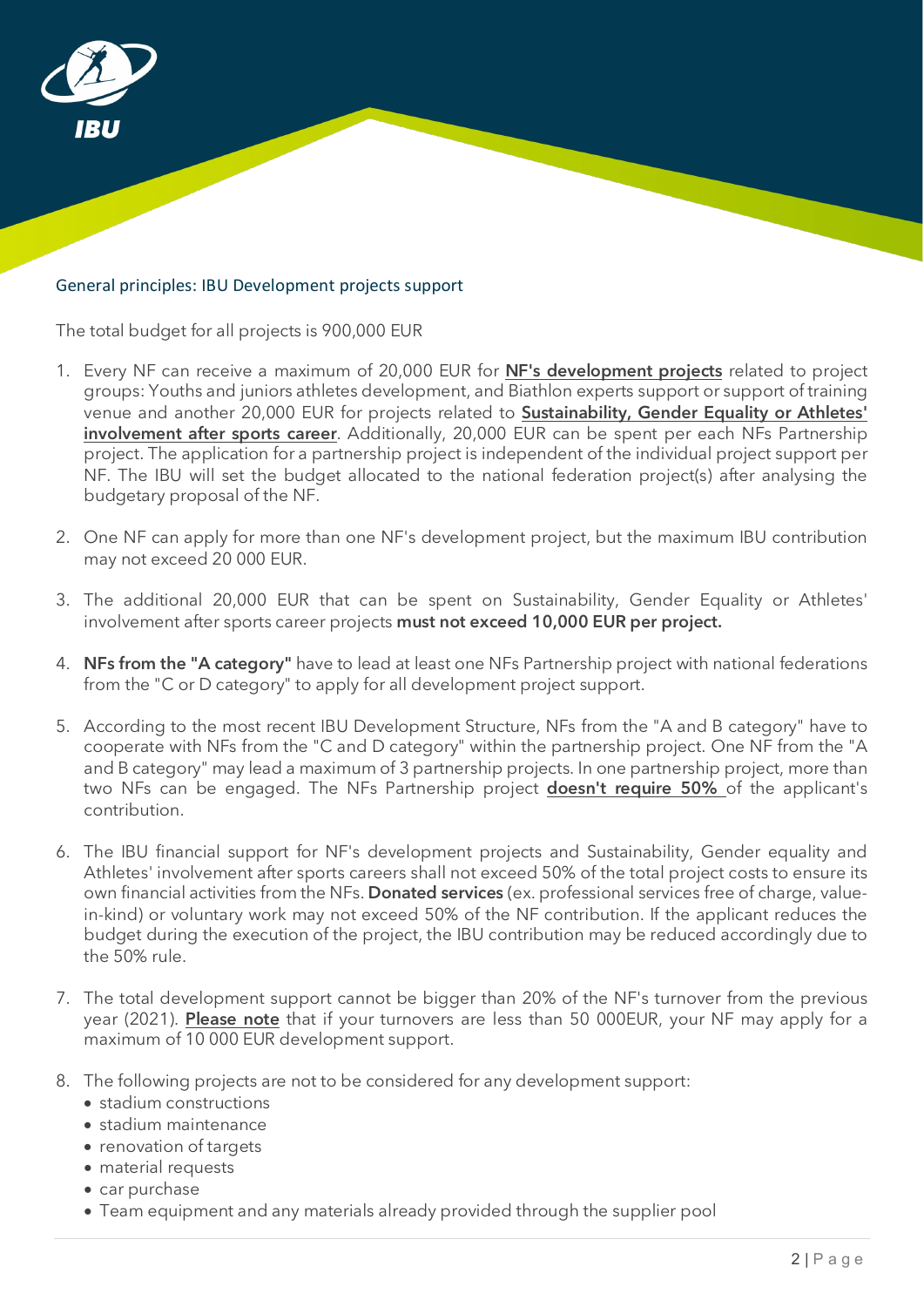

- 9. All applications have to be submitted online via IBU Scope.
- 10. The applications will be analysed by the Development Director and Secretary-General and communicated to the EB according to the following criteria:
	- a. Compatibility with the objective and guidelines of the programme
	- b. Athletes/Coaches/Expert profile
	- c. Feasibility of the activities
	- d. Budget consistency

Following the analysis and approval, the Development Department will confirm the project application in the IBU Scope, set the maximum budget, and inform the NF about the budget distribution.

- 11. Following the project's approval, the NF must ensure that the approved activities are completed, and comprehensive reporting is provided as indicated on each project. The report generally includes a statement on the achieved goals, an expert report where required, and a list of invoices or other documents confirming the costs incurred. The reports with financial statements should be sent no later than 30 days after the project's end but no later than 15th April 2023. The IBU has the right to publish the reports on the IBU website.
- 12. 50% of the financial support will be transferred after the project has been approved, and the other 50% will be transferred after the project report has been accepted.
- 13. Only the NFs which finalise the project before the next application period starts can apply for the next IBU Development projects support.
- 14. IBU reserves the right for announced/unannounced visits to check the project implementation. In case of misused support, the IBU might decide to suspend the respective NF from any development support for a certain time.

Call for applications: 08th April 2022 until 23rd May 2022

Duration of projects: 01st June 2022 to 31st March 2023

Applications will be processed on the following dates: 19th and 20th June 2022

Announcement of results: 21st June 2022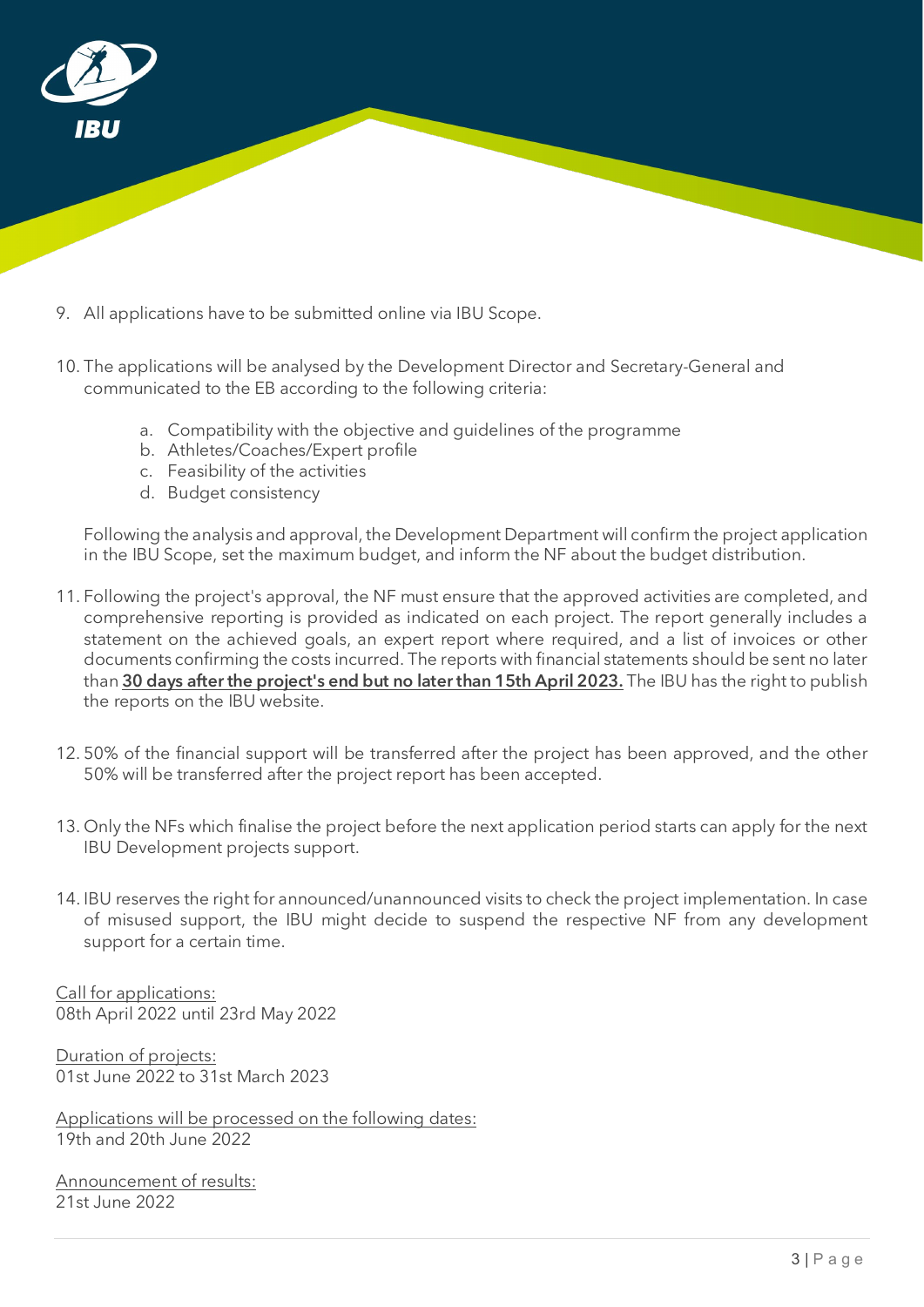

# Table of contents

| 1. Youth and Junior athletes' development as a part of the long-term national strategy |             | 5                                                                                                                              |                |
|----------------------------------------------------------------------------------------|-------------|--------------------------------------------------------------------------------------------------------------------------------|----------------|
|                                                                                        |             | 1.1. Identification and training of youth and junior athletes with regard to increasing the number of athletes at the national |                |
|                                                                                        |             | and international level                                                                                                        |                |
|                                                                                        |             | 1.2. Popularisation of biathlon among kids (minimum age of 12 years)                                                           |                |
| 2.                                                                                     |             | Biathlon expert support and human resources management                                                                         | 6              |
|                                                                                        | 2.1.        | Establishing a Youth and Junior Athletes Programme with the supervision of IBU                                                 | 6              |
|                                                                                        | 2.2.        | Advice on IBU Rules & Guidelines and Governance                                                                                | $\overline{7}$ |
| 3.                                                                                     |             | Support of training venue                                                                                                      | 8              |
| 4.                                                                                     |             | $9\,$<br><b>NFs Partnerships</b>                                                                                               |                |
| 5.                                                                                     | Dual career |                                                                                                                                | 10             |
|                                                                                        | 5.1.        | Athletes' involvement after a sport career                                                                                     | 10             |
| 6.                                                                                     |             | Sustainable business development                                                                                               | 11             |
|                                                                                        | 6.1.        | Sustainability                                                                                                                 | 11             |
|                                                                                        | 6.2.        | Gender Equality and Diversity                                                                                                  | 12             |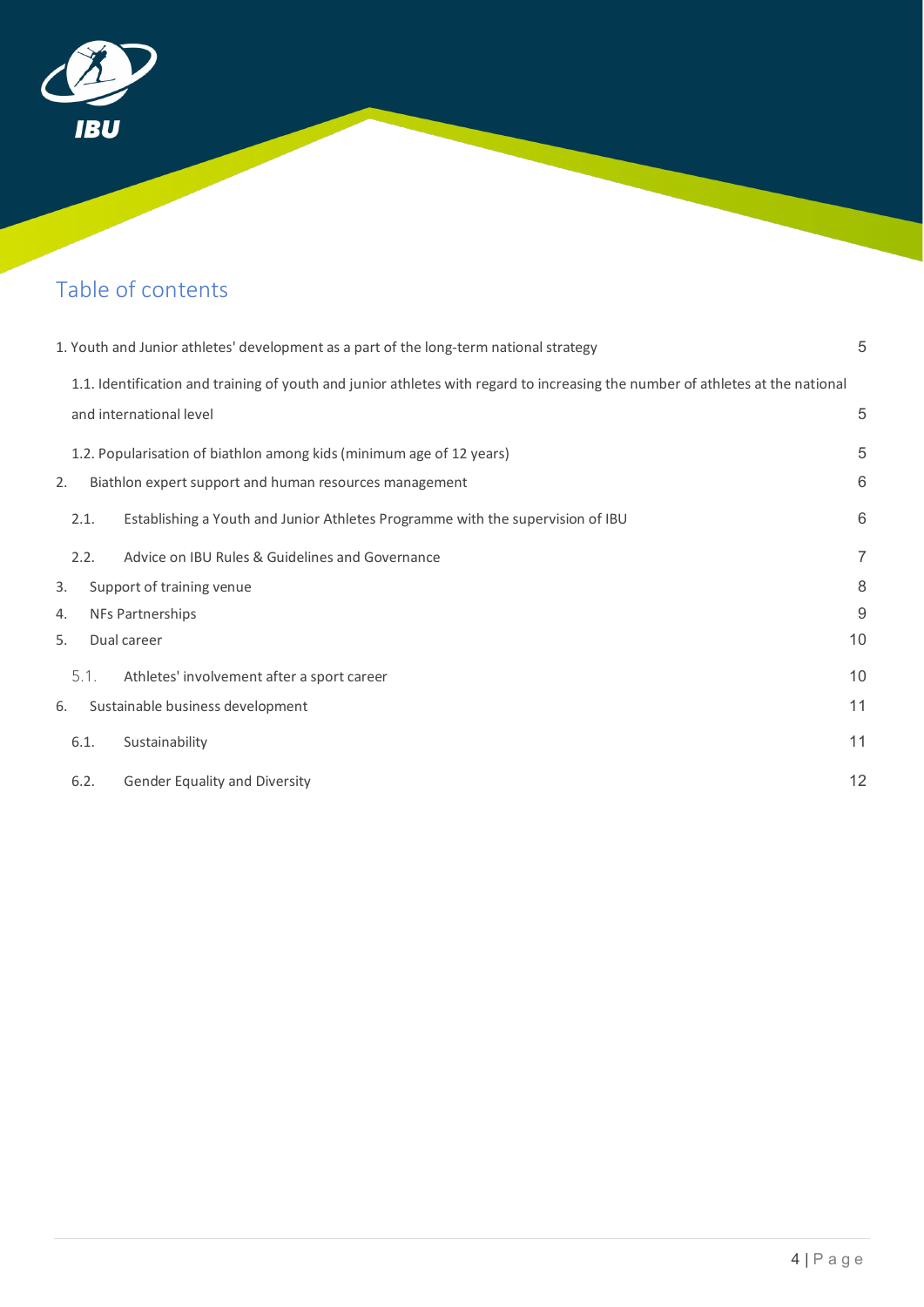# **Projects description**

# <span id="page-4-0"></span>1. Youth and Junior athletes' development as a part of the long-term national strategy

# <span id="page-4-1"></span>1.1. Identification and training of youth and junior athletes with regard to increasing the number of athletes at the national and international level

The project offers the NFs financial assistance to identify and train talented athletes for youth competitions at a national, regional and international level. Activities that might be included in the project are short-term national identification projects and training camps.

# <span id="page-4-2"></span>1.2. Popularisation of biathlon among kids (minimum age of 12 years)

The project offers the NFs financial assistance to identify and train talented athletes for youth competitions at a national, regional and international level. Activities that might be included in the project are biathlon activities to popularise the sport and delivered regularly to kids or learning and sharing initiatives.

The following applies to both projects (1.1. and 1.2.):

Co-financing may cover the following costs:

- 1) Transport for participants
- 2) Accommodations
- 3) Insurance of project participants, coaches
- 4) National coach-coordinator fee
- 5) Transportation of sports equipment
- 6) Other approved by IBU

The following expenses will not be taken into consideration within the scope of this project:

1) Costs relating to the participation of athletes in national and international events

The application must be submitted through IBU Scope and must include the following information:

- 1) Description of a long term national strategy
- 2) Proposed action plan based on the expected objectives
- 3) Dates and deadlines of the various phases/activities of the projects
- 4) Detailed budgetary proposal covering all expenses, accommodation costs, and fees agreed with the coach or coordinator of the project
- 5) Other parties included in the project, especially Olympic Solidarity (OS) findings, if applicable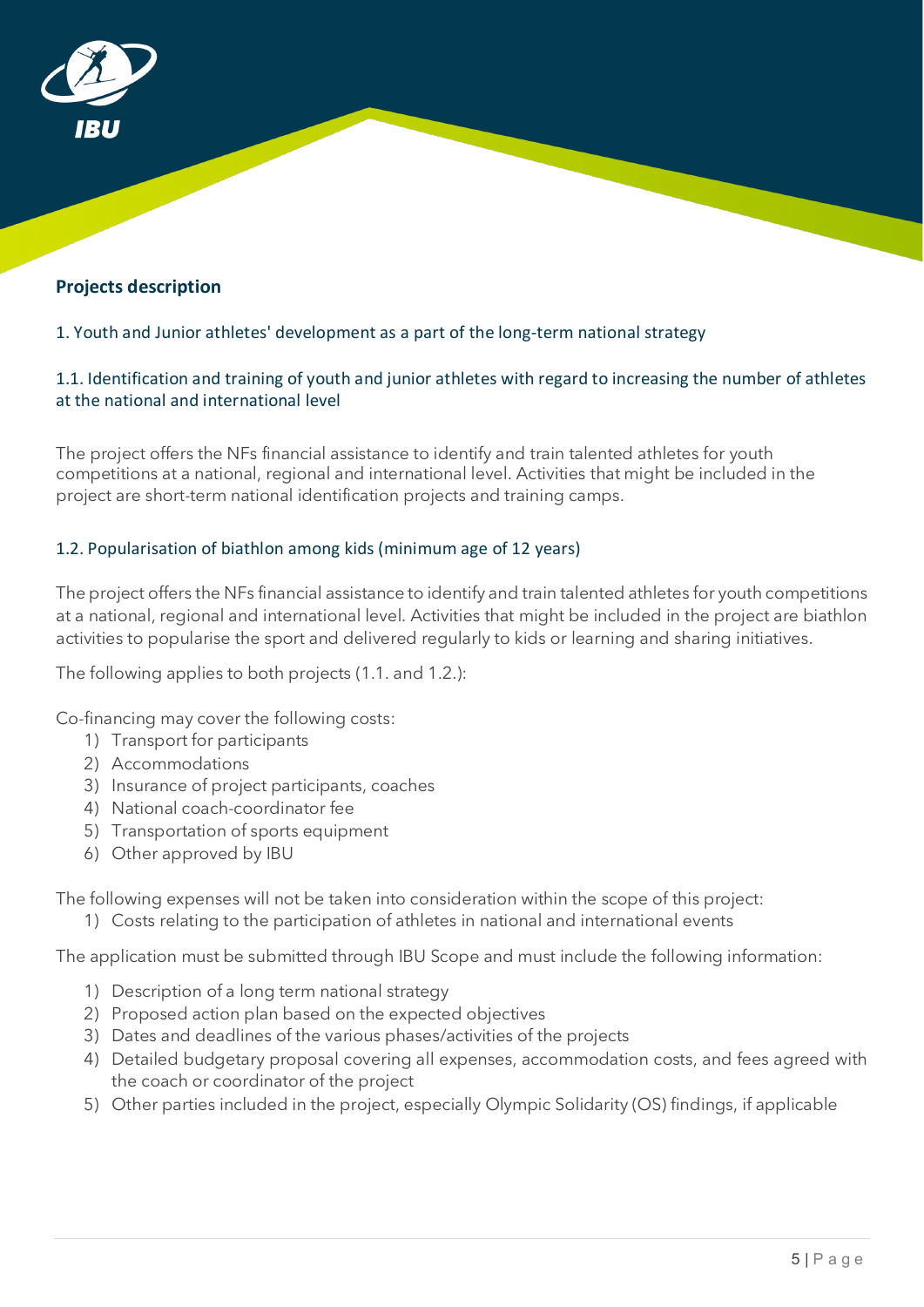

The NF must provide, through IBU Scope, the following documents no later than 30 days after the end of the project:

- 1) Financial report
- 2) Technical report
- 3) Photos and any other useful documents

# <span id="page-5-0"></span>2. Biathlon expert support and human resources management

# <span id="page-5-1"></span>2.1. Establishing a Youth and Junior Athletes Programme with the supervision of IBU

The project aims to support countries in building or evaluating a biathlon development strategy related sports system by putting in place a medium- or long-term plan consisting of consultations with an expert assigned by the IBU.

The project is dedicated to **NFs with a basic biathlon structure** and weak training system, but which have the potential for improvement.

You can refer to the list of potential projects below:

- 1) To encourage grassroots development or further develop existing initiatives
- 2) To establish/improve the national competition system
- 3) To set up or strengthen youth and junior training programme
- 4) To create a national talent identification system

This programme is not meant to cover the costs of hiring a coach who trains the national youth and junior team. It is about the consultation with an appointed expert who can put together a realistic medium- or long-term action plan with attainable objectives within the national setting. Depending on the needs, the appointed expert can divide her/his mission into short-term visits of two or three weeks rather than one long-term period.

Co-financing may cover the following costs:

- 1) Organisational costs
- 2) Expert's transport costs
- 3) All the costs linked to the presence of the expert in the country (accommodation, food, domestic transport)
- 4) Expert's fee
- 5) Health and accident insurance
- 6) Other approved by IBU

The application must be submitted through IBU Scope and must include the following information:

- 1) Dates and deadlines of the various phases/activities of the projects
- 2) CV of the expert (only if the NF proposes the expert)
- 3) Detailed budgetary proposal covering all expenses, including travel and accommodation costs as well as fees agreed with the expert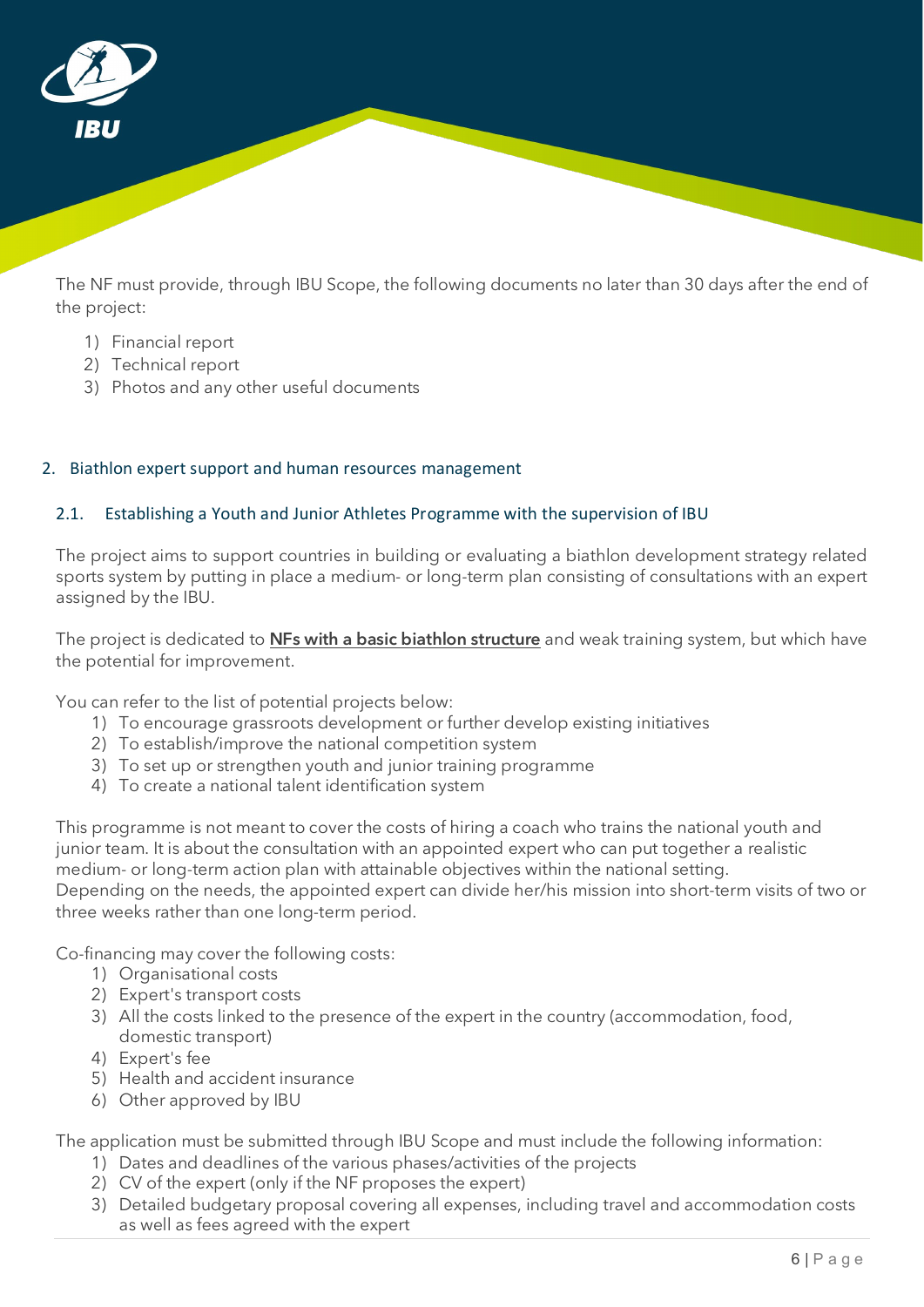

The experts may be proposed by the NF or appointed by the IBU.

While the action plan is being implemented, the NF must maintain constant and close contact with the expert. The expert should immediately inform IBU in writing of any problems that may occur to allow for the quick reaction if necessary.

The NF must provide the following documents no later than 30 days after the end of the project via IBU Scope:

- 1) Financial report
- 2) Technical report
- 3) Technical information by the expert
- 4) Photos and any other useful documents

# <span id="page-6-0"></span>2.2. Advice on IBU Rules & Guidelines and Governance

The project's main objective is to strengthen the national federation's basic structure related to good governance policies and biathlon facilities.

You can refer to the list of the project below:

- 1) Workshops according to the needs
- 2) Expertise and consulting venues

Co-financing may cover the following costs:

1) The expert's fee and travel to the next airport

The application must be submitted through IBU Scope and include the following information:

- 1) Plan of the expert's visit
- 2) Dates and deadlines of the various phases/activities of the project
- 3) Detailed budgetary proposal
- 4) Other parties included in the project

The IBU appoints the experts.

While the action plan is being implemented, the NF must maintain constant and close contact with the expert. The expert should immediately inform IBU in writing of any problems that may occur to allow for a quick reaction if necessary.

- 1) Financial report
- 2) Technical report
- 3) Technical information by the expert
- 4) Photos and any other useful documents e.g. developed policies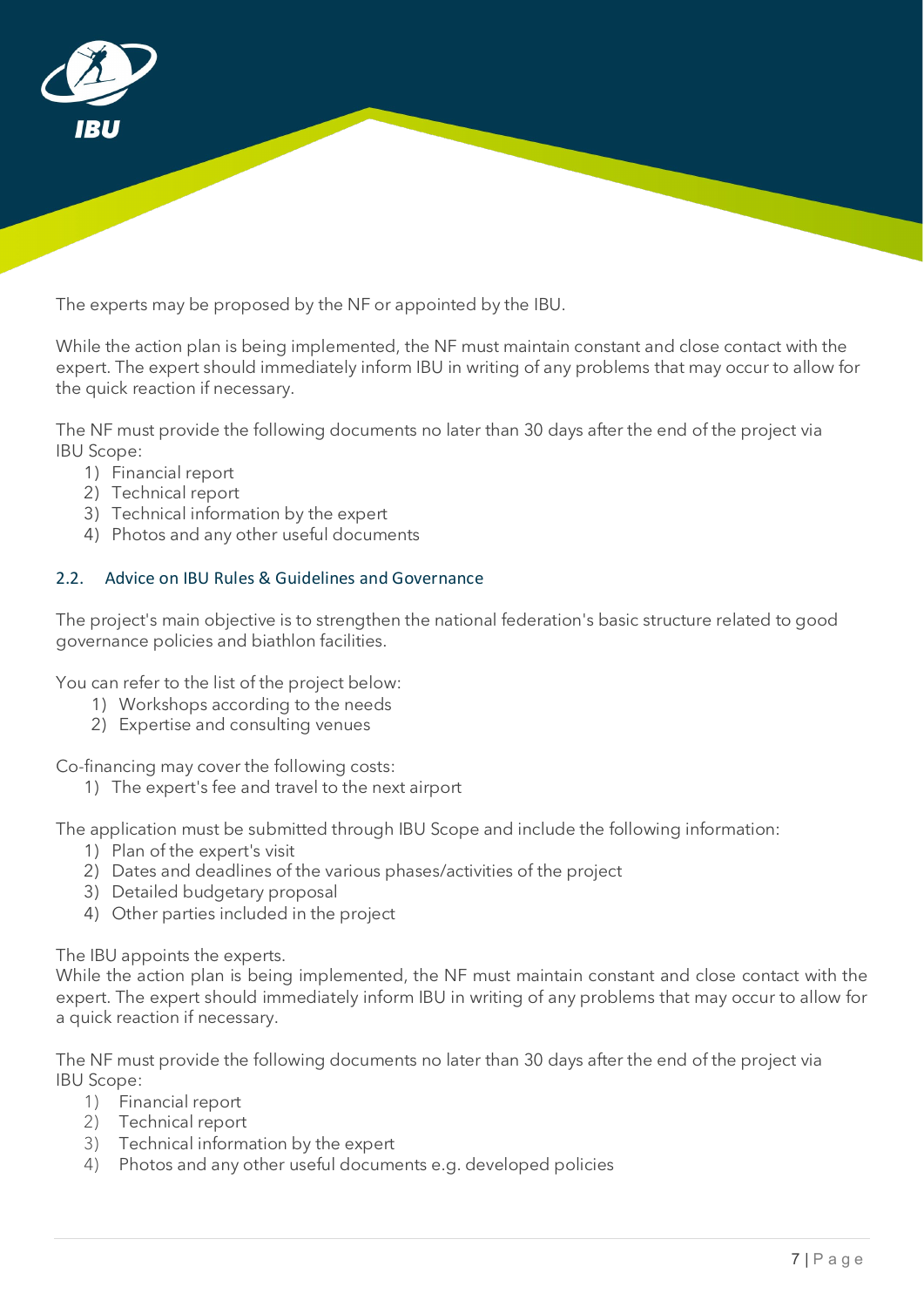

#### <span id="page-7-0"></span>3. Support of training venue

The project offers the NFs financial assistance to equip the facility with biathlon training targets, laser or air rifles to train youngsters and develop biathlon at the national level.

You can refer to the list of projects below:

- 1) Buying the biathlon targets
- 2) Provision of laser or air rifles for training youngsters

Co-financing may cover the following costs:

- 1) Biathlon targets costs (a maximum of 10 targets)
- 2) Laser or air rifle costs

The application must be submitted through IBU Scope and include the following information:

- 1) Documentation that proves the existing training facility for the biathlon targets
- 2) Information about the users of the laser or air rifles
- 3) Dates and deadlines of the various phases/activities of the projects
- 4) Detailed budgetary proposal
- 5) Other parties included in the project

- 1) Financial report
- 2) Administrative report
- 3) Photos and any other useful documents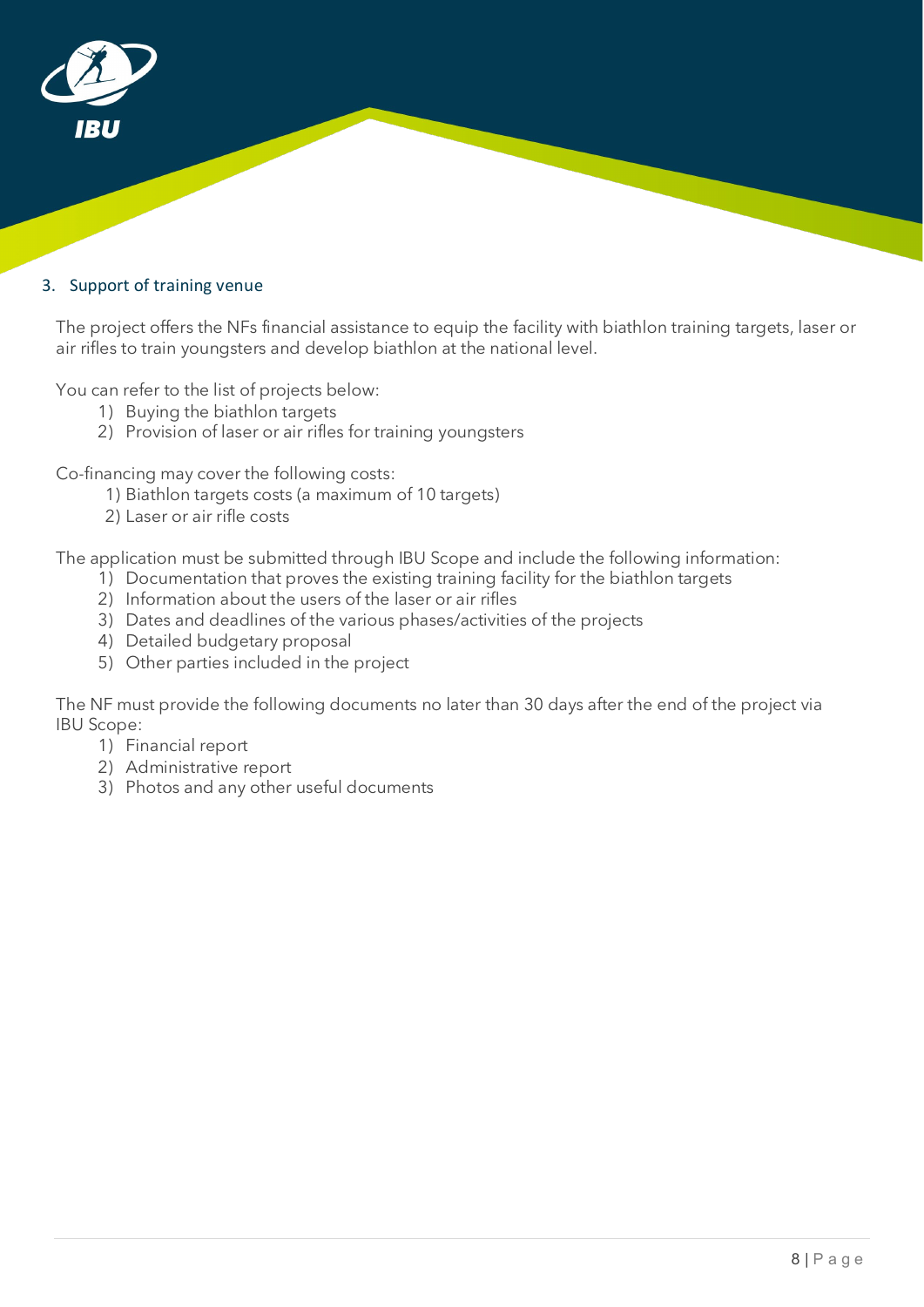

# <span id="page-8-0"></span>4. NFs Partnerships

The project's main objective is to facilitate the exchange of knowledge and experience among NFs and mutual support in keeping our sport at a high level. Exchange and cooperation programs between nations include coaches and athletes training, coaches/referee/officials education and practical training, administrative staff training and mentorship programmes.

According to the actual IBU Development Structure, partnership projects involve cooperation with one of the NFs from category A or B (only NFs from the A or B category can submit the application for the partnership project). One NF from the A and B categories may lead a maximum of 3 partnership projects. In one partnership project, more than two NFs can be engaged.

The NFs Partnership project **doesn't require 50%** of the applicant's contribution.

You can refer to the list of potential projects below:

- 1) Best practice exchange system for administrative staff
- 2) Joint camps combined with educational programmes for coaches (seminars, presentations, meetings, etc.)
- 3) Joint Referee/Official Seminars
- 4) Joint Technicians Seminars

Co-financing may cover the following costs:

- 1) Organisational costs
- 2) Travel and accommodation costs
- 3) Expert's fee during the seminars and workshops
- 4) Health and accident insurance
- 5) Other approved by IBU

The application must be submitted by the A or B category NF via IBU Scope and must include the following information:

- 1) Plan of the exchange program
- 2) Dates and deadlines of the various phases/activities of the projects
- 3) Draft of the seminars and other educational activities agenda
- 4) Detailed budgetary proposal covering all expenses, including travel and accommodation costs and fees agreed with the experts
- 5) Statement of the third party (NF) about participation in the project

While the action plan is being implemented, the NF must maintain constant and close contact. The A or B category NF will be responsible for the overall organisation and follow up of the seminars, workshops, and camp, including but not limited to the logistical arrangements, communication with participating NFs and reporting to the IBU.

- 1) Financial report
- 2) Technical report
- 3) Photos and any other useful documents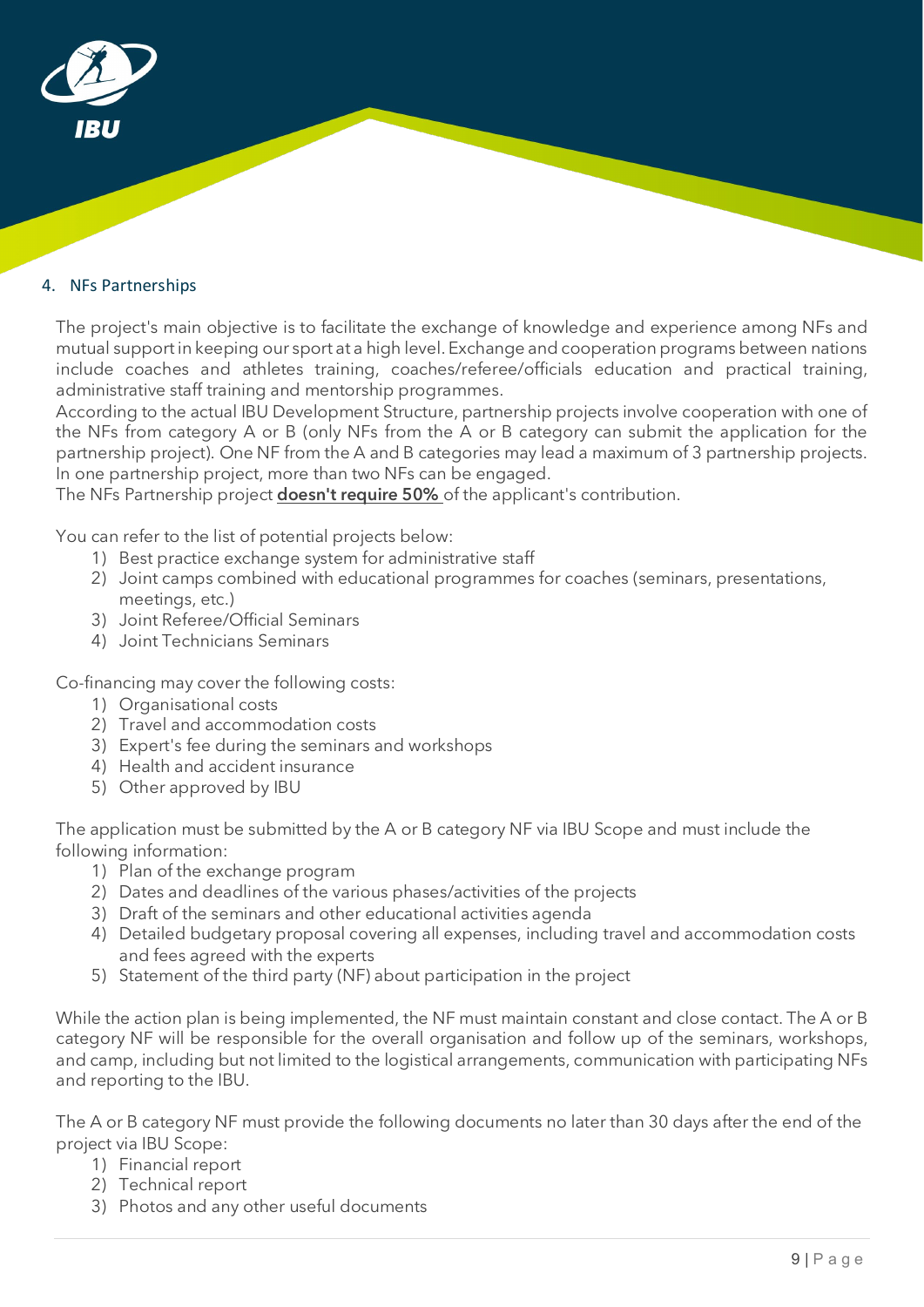

#### <span id="page-9-0"></span>5. Dual career

# <span id="page-9-1"></span>5.1. Athletes' involvement after a sport career

The project aims to keep more retired biathletes in the biathlon family through co-financing (in cooperation with the NF) of biathletes' remuneration, training, or education who want to stay in the national federation coaches technicians staff, etc.

The project offers the NFs financial assistance to keep athletes in the sports organisations in different roles and ensure a smooth post-sporting transition for athletes. The project should last a minimum of 6 months.

Co-financing may cover the following costs:

- 1) Athletes' education or training related to the sports organisation's work (sport management, coaches at a different level, etc.).
- 2) Athlete's remuneration in a sport or administrative area within the NF.

Athletes must fulfil the following criteria to be considered for financial support:

- 1) Represents the NF at the international level in senior categories for a minimum of 2 seasons
- 2) Only athletes who have not been convicted of a doping offence or sanctioned for actions contrary to standards of sporting ethics.

The application must be submitted through IBU Scope and must include the following information:

- 1) Dates and deadlines of the various phases of the projects
- 2) CV and motivational letter of the athlete
- 3) Detailed budgetary proposal
- 4) Other parties included in the project

- 1) Financial report
- 2) Athlete's evaluation form
- 3) Photos and any other useful documents, e.g. certificates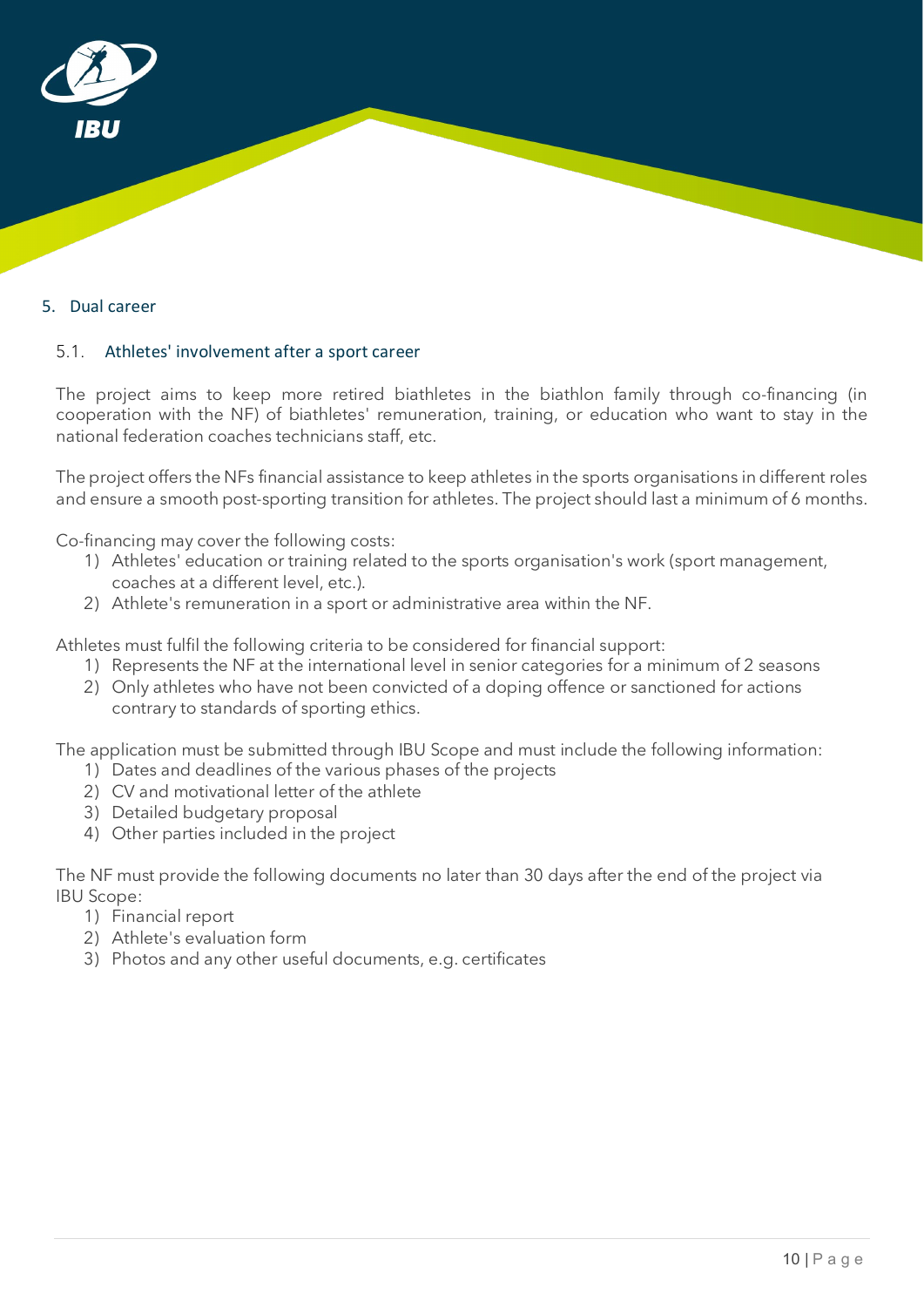

#### <span id="page-10-0"></span>6. Sustainable business development

#### <span id="page-10-1"></span>6.1. Sustainability

The projects' main objective is to support NFs' efforts to make their activities more sustainable, reduce their own carbon footprint as a federation and support awareness-raising projects and initiatives. Projects can concern the creation of an NF sustainability strategy (with expert Support if needed), calculating the NF's carbon footprint, preparation of a carbon management plan or any projects that aim to raise the general awareness of sustainable behaviour and climate advocacy.

Potential projects include:

- 1) Creation of an NF Sustainability strategy and/or policy
- 2) Calculation of the NF's carbon footprint (baseline)
- 3) Preparation of a carbon management plan
- 4) Development of communication and educational programmes to grow awareness of sustainability and advocate for the importance of climate action by the national biathlon family, stakeholders and fans

Co-financing may cover the following costs:

- 1) Organisational and administrative costs
- 2) Expert's travel costs
- 3) Expert's fees
- 4) Preparation and production of materials (e.g. policy or calculation or campaign materials)
- 5) Other as approved by IBU

The application must be submitted via IBU Scope and include the following information:

- 1) Proposed action plan based on the expected project objectives
- 2) Dates and deadlines of the various phases/activities of the projects
- 3) Definition of external expertise required
- 4) Detailed budgetary proposal
- 5) Other parties included in the project

- 1) Financial report
- 2) Administrative report
- 3) Photos and any other support documents, e.g. brochure, invitation